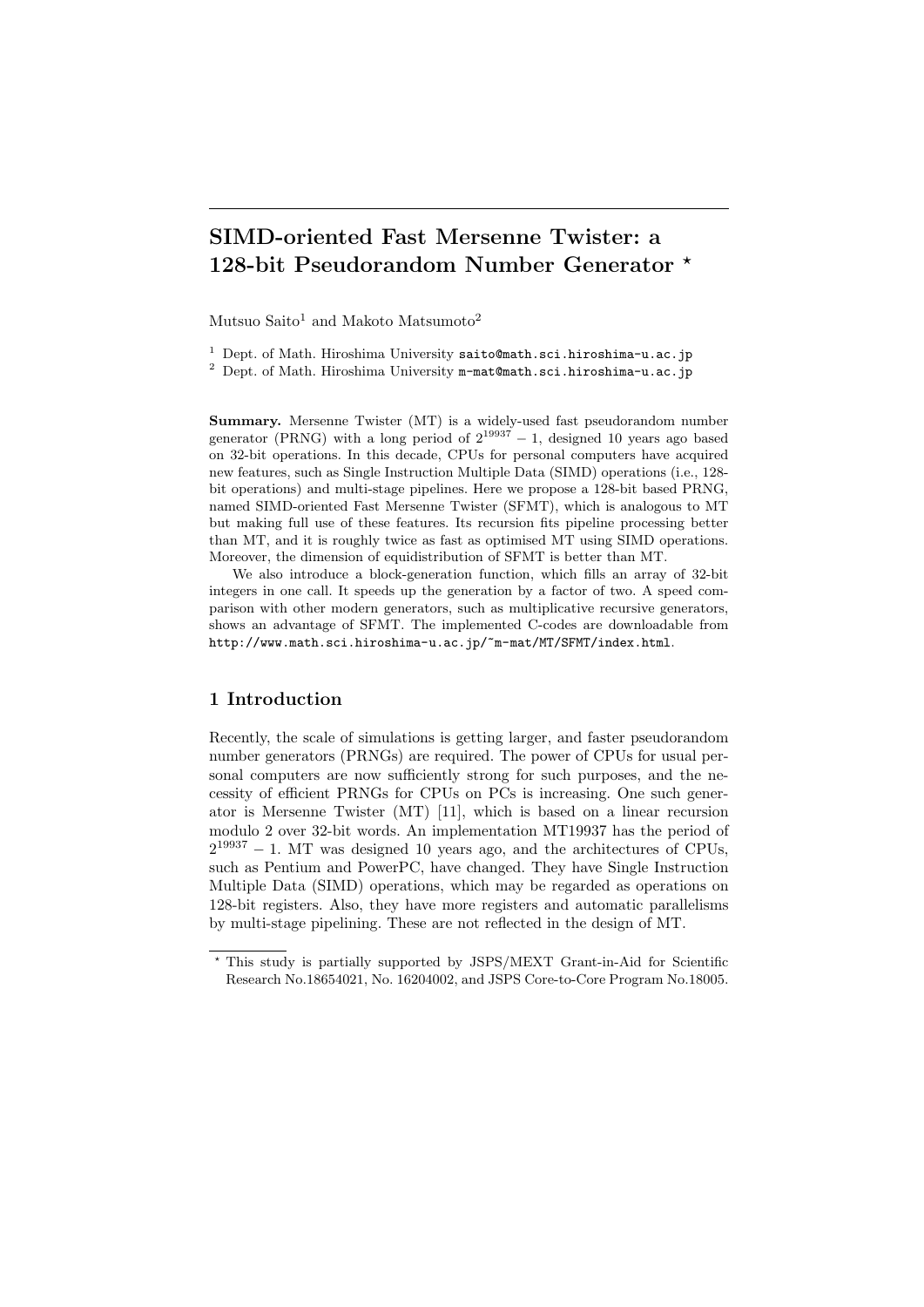In this article, we propose an MT-like pseudorandom number generator that makes full use of these new features: SFMT, a SIMD-oriented Fast Mersenne Twister. We implemented an SFMT with the period a multiple of  $2^{19937} - 1$ , named SFMT19937, which has a better equidistribution property than MT. SFMT is much faster than MT, even without using SIMD instructions.

There is an argument that the CPU time consumed for function calls to PRNG routines occupies a large part of the random number generation. This is not always the case: one can avoid the function calls by (1) inlineexpansion and/or (2) generation of pseudorandom numbers in an array in one call. Actually some demanding users re-coded MT to avoid the function call; see the homepage of [11]. In this article, we introduce a block-generation scheme which is much faster than using function calls.

# 2 SIMD-oriented Fast Mersenne Twister

We propose a SIMD-oriented Fast Mersenne Twister (SFMT) pseudorandom number generator. It is a Linear Feedbacked Shift Register (LFSR) generator based on a recursion over  $\mathbb{F}_2^{128}$ . We identify the set of bits  $\{0,1\}$  with the two element field  $\mathbb{F}_2$ . This means that every arithmetic operation is done modulo 2. A w-bit integer is identified with a horizontal vector in  $\mathbb{F}_2^w$ , and + denotes the sum as vectors (i.e., bit-wise exor), not as integers. We consider three cases: w is 32, 64 or 128.

# 2.1 LFSR generators

A LFSR method is to generate a sequence  $\mathbf{x}_0, \mathbf{x}_1, \mathbf{x}_2, \dots$  of elements  $\mathbb{F}_2^w$  by a recursion

$$
\mathbf{x}_{i+N} := g(\mathbf{x}_i, \mathbf{x}_{i+1}, \dots, \mathbf{x}_{i+N-1}),
$$
\n(1)

where  $\mathbf{x}_i \in \mathbb{F}_2^w$  and  $g: (\mathbb{F}_2^w)^N \to \mathbb{F}_2^w$  is an  $\mathbb{F}_2$ -linear function (i.e., the multiplication of a  $(wN \times w)$ -matrix from the right to a wN-dimensional vector) and use it as a pseudorandom  $w$ -bit integer sequence. In the implementation, this recursion is computed by using an array  $W[0, .N-1]$  of N integers of w-bit size, by the simultaneous substitutions

$$
\texttt{W}[0] \leftarrow \texttt{W}[1], \; \texttt{W}[1] \leftarrow \texttt{W}[2], \; \ldots, \texttt{W}[N-2] \leftarrow \texttt{W}[N-1], \; \texttt{W}[N-1] \leftarrow g(\texttt{W}[0], \ldots, \texttt{W}[N-1]).
$$

The first  $N-1$  substitutions shift the content of the array, hence the name of LFSR. Note that in the implementation we may use an indexing technique to avoid computing these substitutions, see [5, P.28 Algorithm A]. The array  $W[0..N-1]$  is called the state array. Before starting the generation, we need to set some values to the state array, which is called the initialization.

Mersenne Twister (MT) [11] is an example with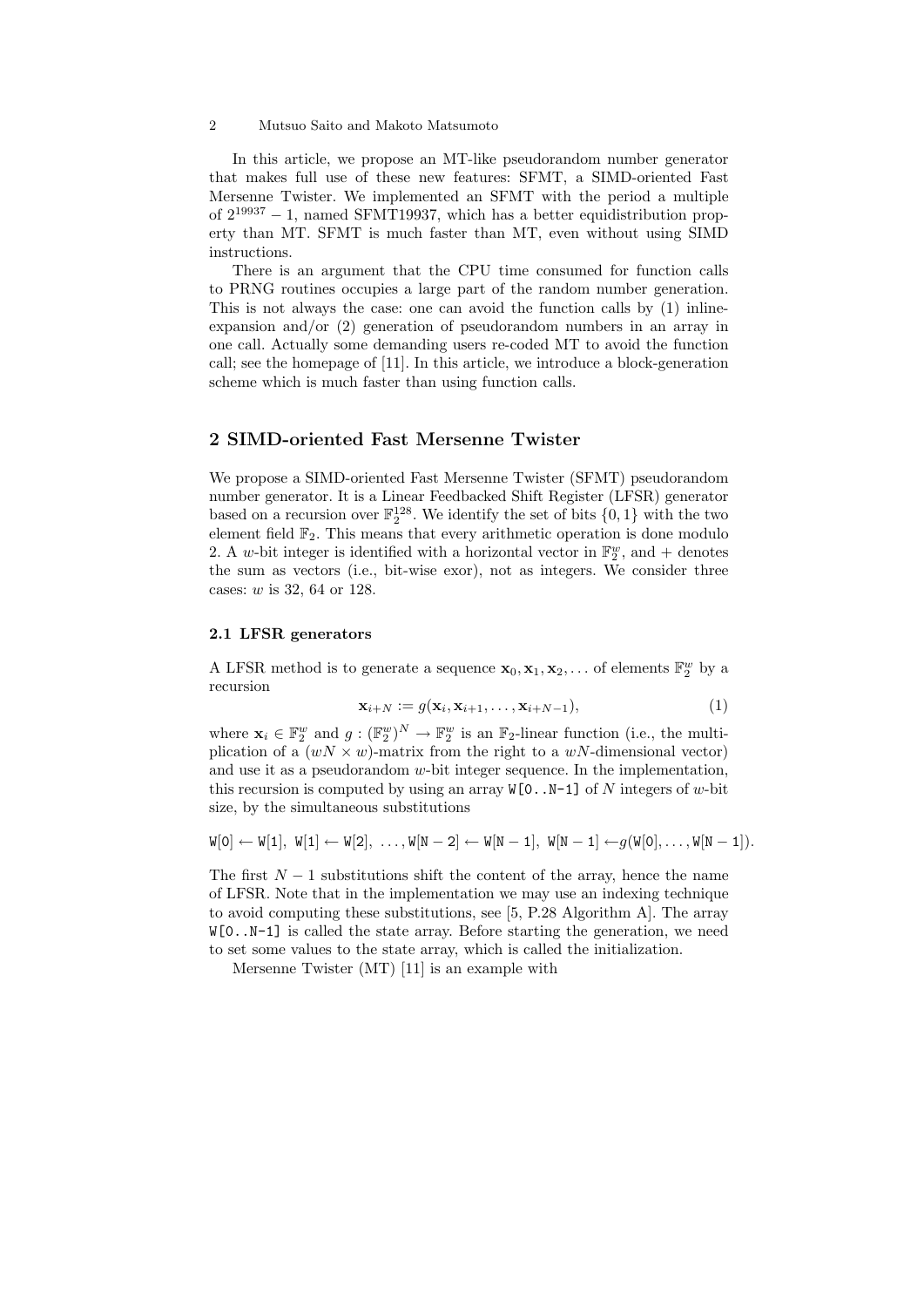$$
g(\mathbf{w}_0,\ldots,\mathbf{w}_{N-1})=(\mathbf{w}_0|\mathbf{w}_1)A+\mathbf{w}_M,
$$

where ( $\mathbf{w}_0|\mathbf{w}_1$ ) denotes the concatenation of the 32 – r most significant bits (MSBs) of  $w_0$  and the r least significant bits (LSBs) of  $w_1$ , A is a  $(32 \times 32)$ matrix for which the multiplication  $wA$  is computable by a few bit-operations, and M is an integer  $(1 < M < N)$ . Its period is  $2^{32N-r} - 1$ , chosen to be a Mersenne prime. To obtain a better equidistribution property, MT transforms the sequence by a suitably chosen  $(32 \times 32)$  matrix T, namely, MT outputs  $\mathbf{x}_0 T, \mathbf{x}_1 T, \mathbf{x}_2 T, \ldots$  (called tempering).

## 2.2 New features of modern CPUs for personal computers

Modern CPUs for personal computers (e.g. Pentium and PowerPC) have new features such as (1) fast integer multiplication instructions (2) fast floating point operations (3) SIMD operations (4) multi-stage pipelining. These were not common to standard PC CPUs, when MT was designed.

An advantage of  $\mathbb{F}_2$ -linear generators over integer multiplication generators (such as Linear Congruential Generators [5] or Multiple Recursive Generators [6]) was high-speed generation by avoiding multiplications. This advantage is now smaller, since 32-bit integer multiplication is now quite fast.

Among the new features, (3) and (4) fit  $\mathbb{F}_2$ -linear generators. Our idea is simple: to design a 128-bit integer PRNG, considering the benefit of such parallelism in the recursion.

### 2.3 The recursion of SFMT

We choose  $q$  in the recursion (1) as

$$
g(\mathbf{w}_0, \dots, \mathbf{w}_{N-1}) = \mathbf{w}_0 A + \mathbf{w}_M B + \mathbf{w}_{N-2} C + \mathbf{w}_{N-1} D,
$$
 (2)

where  $\mathbf{w}_0, \mathbf{w}_M, \dots$  are  $w(= 128)$ -bit integers (= horizontal vectors in  $\mathbb{F}_2^{128}$ ), and A, B, C, D are sparse  $128 \times 128$  matrices over  $\mathbb{F}_2$  for which  $\mathbf{w}A, \mathbf{w}B, \mathbf{w}C, \mathbf{w}D$ can be computed by a few SIMD bit-operations. The choice of the suffixes  $N-1$ ,  $N-2$  is for speed: in the implementation of g, W[0] and W[M] are read from the array W, while the copies of  $W[N-2]$  and  $W[N-1]$  are kept in two 128-bit registers in the CPU, say r1 and r2. Concretely speaking, we assign  $r2 \leftarrow r1$  and  $r1 \leftarrow$  "the result of (2)" at every generation, then  $r2$  ( $r1$ ) keeps a copy of  $W[N-2]$  (W[N-1], respectively). The merit of doing this is to use the pipeline effectively. To fetch W[0] and W[M] from memory takes some time. In the meantime, the CPU can compute  $\mathbf{w}_{N-2}C$  and  $\mathbf{w}_{N-1}D$ , because copies of  $\mathbf{w}_{N-2}$  and  $\mathbf{w}_{N-1}$  are kept in the registers. This selection was made through experiments on the speed of generation.

By trial and error, we searched for a set of parameters of SFMT, with the period being a multiple of  $2^{19937} - 1$  and having good equidistribution properties. The degree of recursion N is  $[19937/128] = 156$ , and the linear transformations  $A, B, C, D$  are as follows.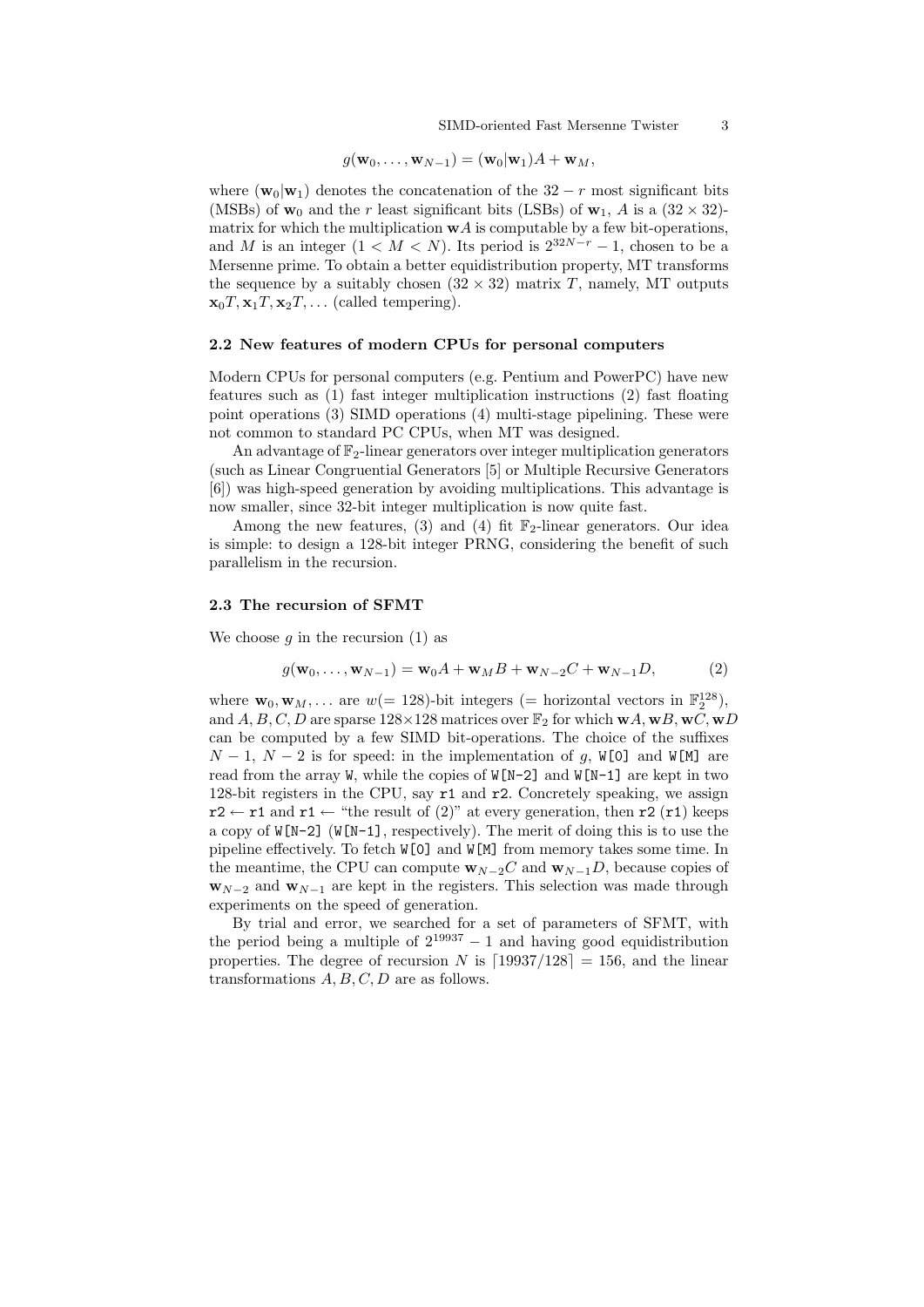- 4 Mutsuo Saito and Makoto Matsumoto
- $\mathbf{w}A := (\mathbf{w} \leq 8) + \mathbf{w}.$

This notation means that w is regarded as a single 128-bit integer, and wA is the result of the left-shift of w by 8 bits. There is such a SIMD operation in both Pentium SSE2 and PowerPC AltiVec SIMD instruction sets (SSE2 permits only a multiple of 8 as the amount of shifting). Note that the notation + means the exclusive-or in this article.

 $\bullet \quad$  w $B:=($  w $\quad \gg 11) \& ($ BFFFFFF6 BFFAFFFF DDFECB7F DFFFFFEF). This notation means that w is considered to be a quadruple of 32-bit integers, and each 32-bit integer is shifted to the right by 11 bits, (thus the eleven most significant bits are filled with 0s, for each 32-bit integer). The C-like notation & means the bitwise AND with a constant 128-bit integer, denoted in the hexadecimal form.

In the search, this constant is generated as follows. Each bit in the 128-bit integer is independently randomly chosen, with the probability to choose 1 being 7/8. This is because we prefer to have more 1's for a denser feedback.

•  $\mathbf{w} \cdot \mathbf{w} = (\mathbf{w} \gt^2 8).$ 

This is the right shift of an 128-bit integer by 8 bits, similar to the first.

•  $wD := (w \le 18)$ . Similar to the second, w is cut into four pieces of 32-bit integers, and each of these is shifted by 18 bits to the left.

All these instructions are available in both Intel Pentium's SSE2 and PowerPC's AltiVec SIMD instruction sets. Figure 1 shows a concrete description of SFMT19937 generator with period a multiple of  $2^{19937} - 1$ .



Fig. 1. A circuit-like description of SFMT19937.

# 2.4 Endianness

Let  $\mathbf{x}[0..3]$  be an array of 32-bit integers of size four. There are two natural ways to convert the array to a 128-bit integer. One is to concatenate in the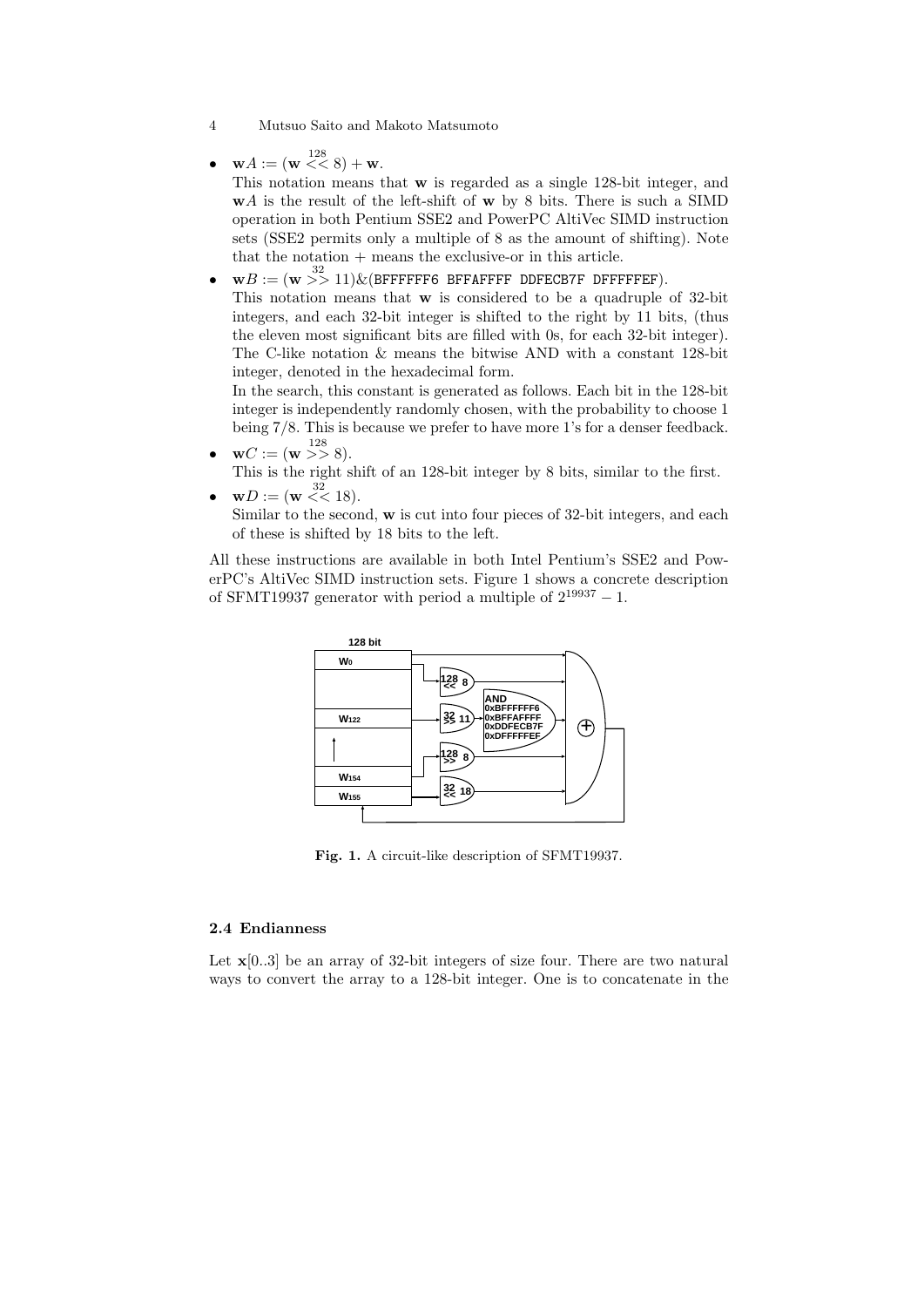order of  $\mathbf{x}[3]\mathbf{x}[2]\mathbf{x}[1]\mathbf{x}[0]$ , from MSBs to LSBs, which is called the little-endian system, adopted in Pentium. The converse is the big-endian system adopted in PowerPC, see [18].

The descriptions in this article is based on the former. To assure the portability for both endian systems, we implemented two codes: one is for little-endian system (SSE2 of Pentium) and the other is for big-endian system (AltiVec of PowerPC), to assure the exactly same outputs as 32-bit integer generators. In the latter code, the recursion (2) is considered as a recursion on quadruples of 32-bit integers, rather than 128-bit integers, so that the content of the state array coincides both for little and big endian systems, as an array of 32-bit integers (not as 128-bit integers). Thus, shift-operations on 128-bit integers in the little-endian system is different from that in the big-endian system. PowerPC supports arbitrary permutations of 16 blocks of 8-bit integers in a 128-bit register, which can emulate the shift in (2).

#### 2.5 Block-generation

In the block-generation scheme, the user of the PRNG specifies an array of  $w$ bit integers of the length L, where  $w = 32, 64$  or 128 and L is specified by the user. In the case of SFMT19937,  $wL$  should be a multiple of 128 and no less than  $N \times 128$ , since the array needs to accommodate the state space (note that  $N = 156$ ). By calling the block generation function with the pointer to this array,  $w$ , and  $L$ , the routine fills up the array with pseudorandom integers, as follows. SFMT19937 keeps the state space  $S$  in an internal array of 128-bit integers of length 156. We concatenate this state array with the user-specified array, using the indexing technique. Then, the routine generates 128-bit integers in the user-specified array by recursion (2), as described in Figure 2, until it fills up the array. The last 156 128-bit integers are copied back to the internal array of SFMT19937. This makes the generation much faster than sequential generation (i.e., one generation per one call) as shown in Table 1.

# 3 How to select the recursion and parameters.

We wrote a code to compute the period and the dimensions of equidistribution (DE, see §3.2). Then, we searched for a recursion with good DE admitting a fast implementation.

### 3.1 Computation of the Period

An LFSR that obeys the recursion (1) may be considered as an automaton, with the state space  $S = (\mathbb{F}_2^w)^N$  and the state transition function  $f : S \to S$ given by  $(\mathbf{w}_0, \dots, \mathbf{w}_{N-1}) \mapsto (\mathbf{w}_1, \dots, \mathbf{w}_{N-1}, g(\mathbf{w}_0, \dots, \mathbf{w}_{N-1}))$ . As a w-bit integer generator, the output function is  $o: S \to \mathbb{F}_2^w$ ,  $(\mathbf{w}_0, \dots, \mathbf{w}_{N-1}) \mapsto \mathbf{w}_0$ .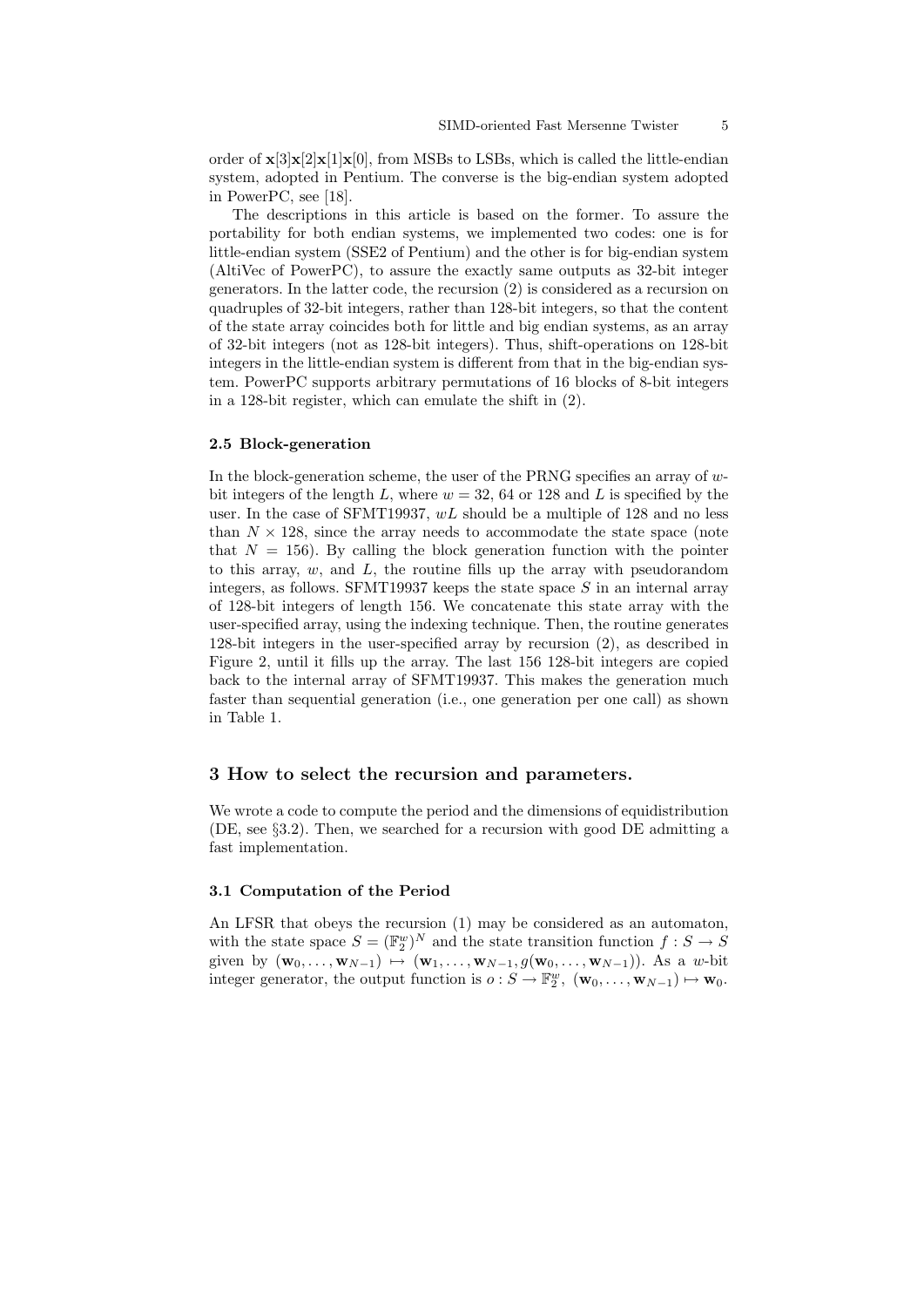

Fig. 2. Block-generation scheme

Let  $\chi_f$  be the characteristic polynomial of  $f : S \to S$ . If  $\chi_f$  is primitive, then the period of the state transition takes the maximal value  $2^{\dim(S)} - 1$  [5, §3.2.2]. However, to check the primitivity, we need the integer factorization of this number, which is often hard for  $dim(S) = nw > 10000$ . On the other hand, the primarity test is much easier than the factorization, so many huge primes of the form  $2^p - 1$  have been found. Such a prime is called a Mersenne prime, and p is called the Mersenne exponent, which itself is a prime.

MT and WELL[15] discard r specific bits from the array S, so that  $nw-r$ is a Mersenne exponent. Then, the primitivity of  $\chi_f$  is easily checked by the algorithm in [5, §3.2.2], avoiding the integer factorization.

SFMT adopted another method to avoid the integer factorization, the reducible transition method (RTM), which uses a reducible characteristic polynomial with a large primitive factor. This idea appeared in [4] [1][2], and applications in the present context are discussed in detail in another article [16], therefore we only briefly recall it.

Let p be the Mersenne exponent, and  $N := [p/w]$ . Then, we randomly choose parameters for the recursion of LFSR (1). By applying the Berlekamp-Massey Algorithm to the output sequence, we obtain  $\chi_f(t)$ . (Note that a direct computation of  $\det(tI - f)$  is time-consuming because  $\dim(S) = 19968$ .)

By using a sieve, we remove all factors of small degree from  $\chi_f$ , until we know that it has no irreducible factor of degree  $p$ , or that it has a (possibly reducible) factor of degree  $p$ . In the latter case, the factor is passed to the primitivity test described in [5, §3.2.2].

Suppose that we found a recursion with an irreducible factor of desired degree p in  $\chi_f(t)$ . Then, we have a factorization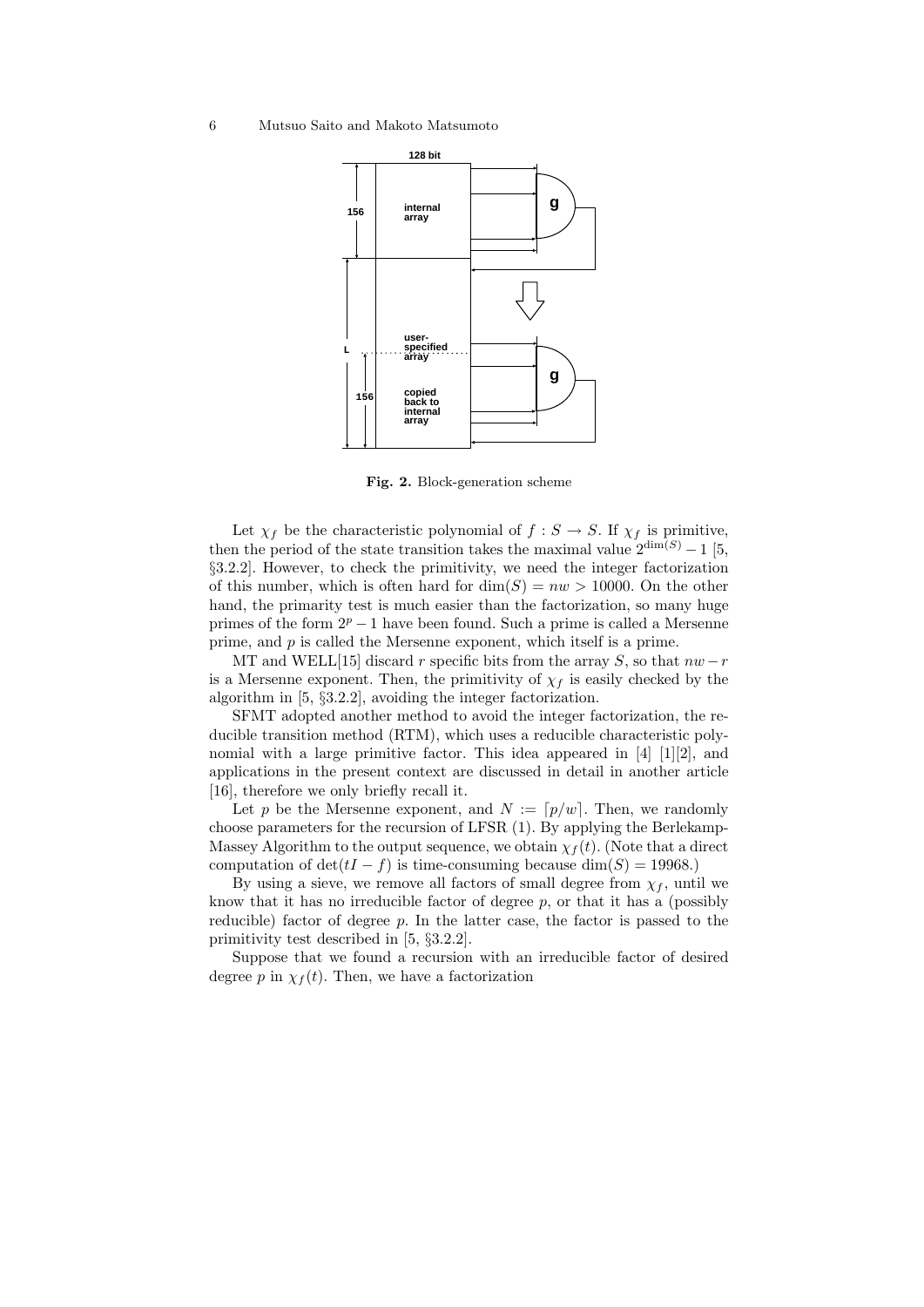$$
\chi_f = \phi_p \phi_r,
$$

where  $\phi_p$  is a primitive polynomial of degree p and  $\phi_r$  is a polynomial of degree  $r = wN - p$ . These are coprime, since we assume  $p > r$ . Let  $Ker(g)$ denote the kernel of a linear transformation g. By putting  $V_p := \text{Ker}(\phi_p(f))$ and  $V_r := \text{Ker}(\phi_r(f))$ , we have a decomposition into f-invariant subspaces

$$
S = V_p \oplus V_r \quad (\dim V_p = p, \dim V_r = r).
$$

Note that the characteristic polynomial of the restriction  $f_p$  of f to  $V_p$  is  $\phi_p(t)$ , and that of the restriction  $f_r$  to  $V_r$  is  $\phi_r(t)$ . For any state  $s \in S$ , we denote  $s = s_p + s_r$  for the corresponding decomposition with  $s_p \in V_p$  and  $s_r \in V_r$ . Then, the k-th state  $f^k(s)$  is equal to  $f^k_p(s_p) + f^k_r(s_r)$ . This implies that the automaton is equivalent to the sum of two automata  $f_p: V_p \to V_p$ and  $f_r: V_r \to V_r$ . To combine two linear automata by sum is well-studied as combined Tausworthe generators or combined LFSRs, see [3] [7] [8]. Their purpose is to obtain a good PRNG from several simple generators, which is different from ours.

The period length of the state transition is the least common multiple of that started from  $s_p$  and that started from  $s_r$ . Hence, if  $s_p \neq 0$ , then the period is a nonzero multiple of  $2^p - 1$ . We checked the following.

Proposition 1. The period of SFMT19937 as a 128-bit integer generator is a nonzero multiple of  $2^{19937} - 1$ , if the 32 MSBs of  $w_0$  are set to the value 6d736d6d in hexadecimal form.

This value of  $\mathbf{w}_0$  assures that  $s_p \neq 0$ , see [16] for a way to find such a value.

Remark 1. The number of non-zero terms in  $\chi_f(t)$  is an index measuring the amount of bit-mixing. In the case of SFMT19937, the number of nonzero terms is 6711, which is much larger than 135 of MT, but smaller than 8585 of WELL19937c [15].

#### 3.2 Computation of the dimension of equidistribution

We briefly recall the definition of dimension of equidistribution (cf. [3][7]).

Definition 1. A periodic sequence with period P

$$
\chi := \mathbf{x}_0, \mathbf{x}_1, \ldots, \mathbf{x}_{P-1}, \mathbf{x}_P = \mathbf{x}_0, \ldots
$$

of v-bit integers is said to be k-dimensionally equidistributed if any kv-bit pattern occurs equally often as a k-tuple

$$
(\mathbf{x}_i, \mathbf{x}_{i+1}, \dots, \mathbf{x}_{i+k-1})
$$

for a period  $i = 0, \ldots, P - 1$ . We allow an exception for the all-zero pattern, which may occur once less often. (This last loosening of the condition is technically necessary, because the zero state does not occur in an  $\mathbb{F}_2$ -linear generator). The largest value of such  $k$  is called the dimension of equidistribution (DE).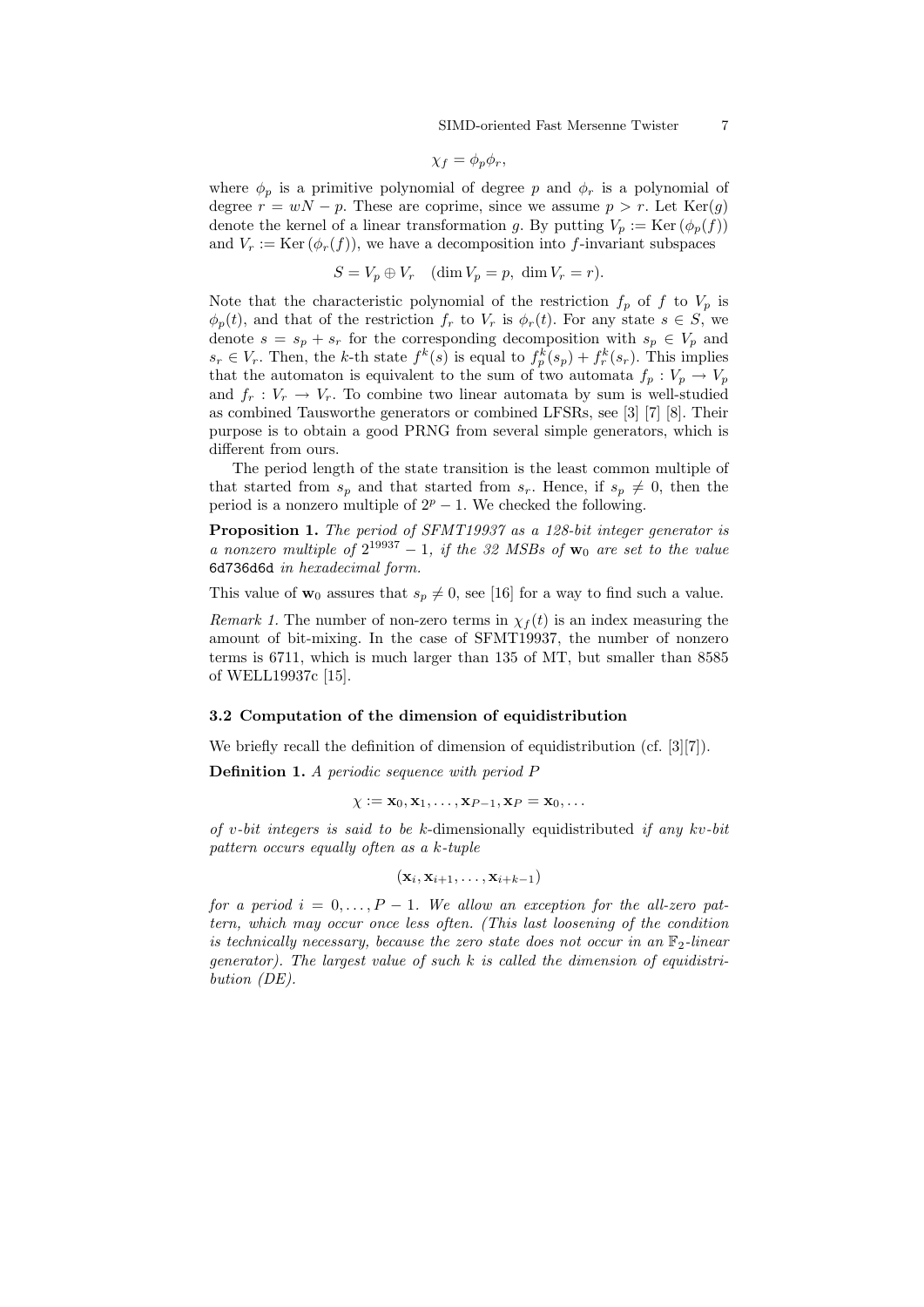We want to generalize this definition slightly. We define the  $k$ -window set of the periodic sequence  $\chi$  as

$$
W_k(\chi) := \{(\mathbf{x}_i, \mathbf{x}_{i+1}, \dots, \mathbf{x}_{i+k-1}) | i = 0, 1, \dots, P-1\},\
$$

which is considered as a *multi-set*, namely, the multiplicity of each element is considered.

For a positive integer m and a multi-set T, let us denote by  $m \cdot T$  the multiset where the multiplicity of each element in  $T$  is multiplied by  $m$ . Then, the above definition of equidistribution is equivalent to

$$
W_k(\chi) = (m \cdot \mathbb{F}_2^{vk}) \setminus \{\mathbf{0}\},\
$$

where m is the multiplicity of the occurrences, and the operator  $\setminus$  means that the multiplicity of 0 is subtracted by one.

Definition 2. In the above setting, if there exist a positive integer m and a multi-subset  $D \subset (m \cdot \mathbb{F}_2^{vk})$  such that

$$
W_k(\chi) = (m \cdot \mathbb{F}_2^{vk}) \setminus D,
$$

we say that  $\chi$  is k-dimensionally equidistributed with defect ratio  $\#(D)/\#(m \cdot$  $\mathbb{F}_2^{vk}$ ), where the cardinality is counted with multiplicity.

Thus, in Definition 1, the defect ratio up to  $1/(P+1)$  is allowed to claim the dimension of equidistribution. If  $P = 2^{19937} - 1$ , then  $1/(P+1) = 2^{-19937}$ . In the following, the dimension of equidistribution allows the defect ratio up to  $2^{-19937}$ .

For a w-bit integer sequence, its dimension of equidistribution at v-bit ac*curacy*  $k(v)$  is defined as the DE of the *v*-bit sequence, obtained by extracting the v MSBs from each of the w-bit integers. If the defect ratio is  $1/(P+1)$ , then there is an upper bound

$$
k(v) \le \lfloor \log_2(P+1)/v \rfloor.
$$

The gap between the realized  $k(v)$  and the upper bound is called the dimension defect at v of the sequence, and denoted by

$$
d(v) := \lfloor \log_2(P+1)/v \rfloor - k(v).
$$

The summation of all the dimension defects at  $1 \le v \le 32$  is called the total dimension defect, denoted by  $\Delta$ .

There is a difficulty in computing  $k(v)$  when a 128-bit integer generator is used as a 32-bit (or 64-bit) integer generator. SFMT generates a sequence  $x_0, x_1, x_2, \ldots$  of 128-bit integers. Then, they are converted to a sequence of 32bit integers  $\mathbf{x}_0[0], \mathbf{x}_0[1], \mathbf{x}_0[2], \mathbf{x}_0[3], \mathbf{x}_1[0], \mathbf{x}_1[1], \ldots$ , where  $\mathbf{x}[0]$  is the 32 LSBs of  $x$ ,  $x[1]$  is the 33rd–64th bits,  $x[2]$  is the 65rd–96th bits, and  $x[3]$  is the 32 MSBs.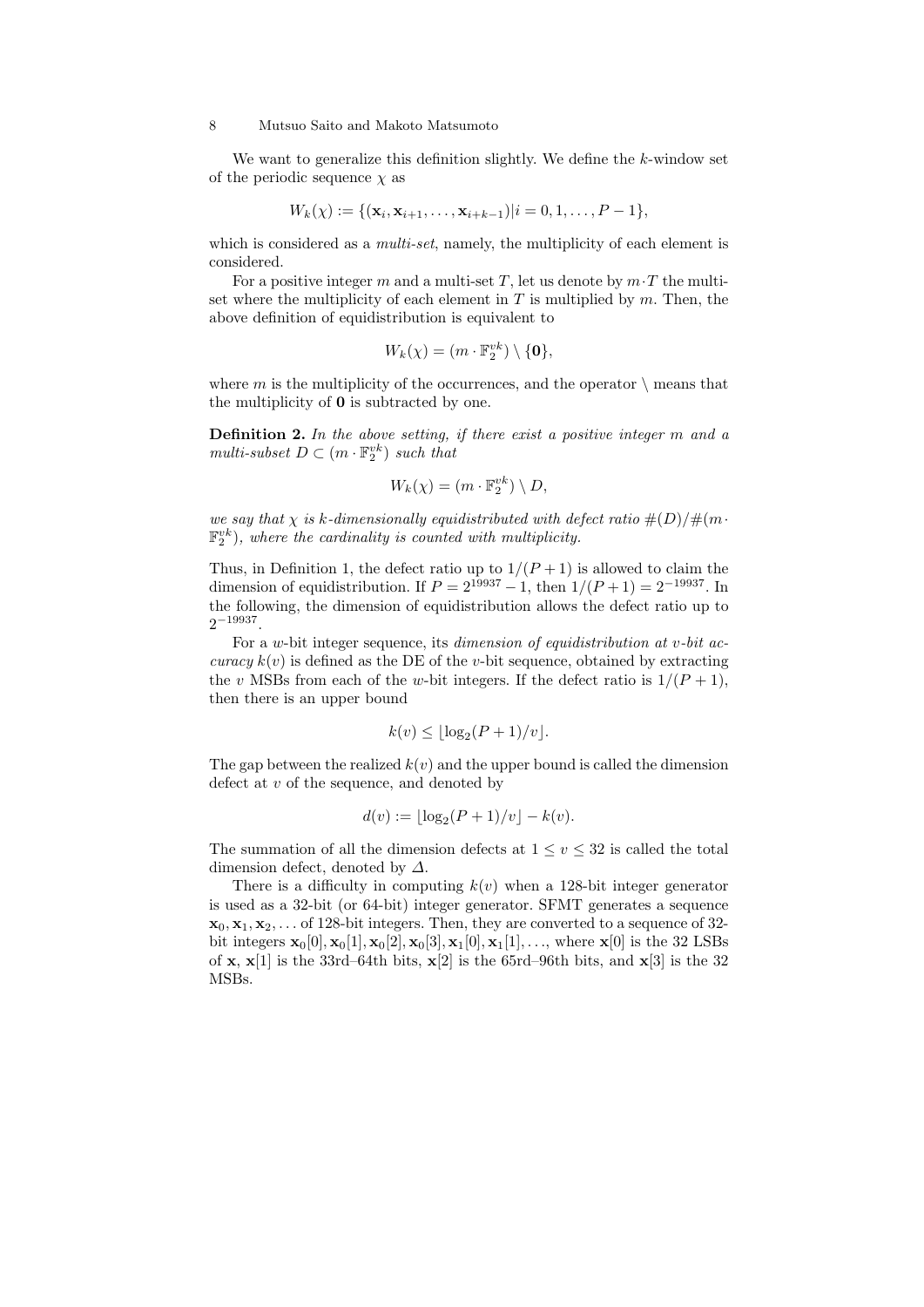Then, we need to modify the model automaton as follows. The state space is  $S' := S \times \{0, 1, 2, 3\}$ , the state transition function  $f' : S' \to S'$  is

$$
f'(s, i) := \begin{cases} (s, i + 1) & (if i < 3), \\ (f(s), 0) & (if i = 3) \end{cases}
$$

and the output function is

$$
o':S'\rightarrow \mathbb{F}_2^{32},\ ((\mathbf{w}_0,\ldots,\mathbf{w}_{N-1}),i)\mapsto \mathbf{w}_0[i].
$$

We fix  $1 \le v \le w$ , and let  $o_k(s, i)$  be the k-tuple of the v MSBs of the consecutive k-outputs from the state  $(s, i)$ .

**Proposition 2.** Assume that f is bijective. Let  $k' = k'(v)$  denote the maximum k such that

$$
o_k(-,i): V_p \to \mathbb{F}_2^{kv}, \quad s \mapsto o_k(s,i)
$$
 (3)

are surjective for all  $i = 0, 1, 2, 3$ . Take an initial state s satisfying  $s_p \neq 0$ . Then, the 32-bit output sequence is at least  $k'(v)$ -dimensionally equidistributed with v-bit accuracy with defect ratio  $2^{-p}$ .

Moreover, if  $4 < k'(v) + 1$ , then for any initial state with  $s = s_p \neq 0$ (hence  $s_r = 0$ ), the dimension of equidistribution with defect ratio  $2^{-p}$  is exactly  $k'(v)$ .

*Proof.* Take  $s \in S$  with  $s_p \neq 0$ . Then, the orbit of s by f has the form of  $(V_p - \{0\}) \times U \subset V_p \times V_r$ , since  $p > r$  and  $2^p - 1$  is a prime. The surjectivity of the linear mapping  $o_{k'}(-, i)$  implies that the image of

$$
o_{k'}(-,i): V_p \times U \to \mathbb{F}_2^{kv}
$$

is  $m \cdot \mathbb{F}_2^{kv}$  as a multi-set for some m. The defect comes from  $0 \in V_p$ , whose ratio in  $V_p$  is  $2^{-p}$ . Then the first statement follows, since  $W_{k'}(\chi)$  is the union of the images  $o_{k'}(-, i)((V_p - \{0\}) \times U)$  for  $i = 0, 1, 2, 3$ .

For the latter half, we define  $L_i$  as the multiset of the image of  $o_{k'+1}(-, i)$ :  $V_p \rightarrow \mathbb{F}_2^{(k'+1)v}$ . Because of  $s_r = 0$ , we have  $U = \{0\}$ , and the union of  $(L_i - \{0\})$   $(i = 0, 1, 2, 3)$  as a multi-set is  $W_{k'+1}(\chi)$ . If the sequence is  $(k' + 1)$ -dimensionally equidistributed, then the multiplicity of each element in  $W_{k'+1}(\chi)$  is at most  $2^p \times 4/2^{(k'+1)v}$ .

On the other hand, the multiplicity of an element in  $L_i$  is equal to the cardinality of the kernel of  $o_{k'+1}(-, i)$ . Let  $d_i$  be its dimension. Then by the dimension theorem, we have  $d_i \geq p - (k' + 1)v$ , and the equality holds if and only if  $o_{k'+1}(-, i)$  is surjective. Thus, if there is a nonzero element  $x \in \bigcap_{i=0}^3 L_i$ , then its multiplicity in  $W_{k'+1}(\chi)$  is no less than  $4 \times 2^{p-(k'+1)v}$ , and since one of  $o_{k'+1}(-, i)$  is not surjective by the definition of k', its multiplicity actually exceeds  $4 \times 2^{p-(k'+1)v}$ , which implies that the sequence is not  $(k' + 1)$ -dimensionally equidistributed, and the proposition follows. Since the codimension of  $L_i$  is at most v, that of  $\bigcap_{i=0}^3 L_i$  is at most 4v. The assumed inequality on  $k'$  implies the existence of nonzero element in the intersection.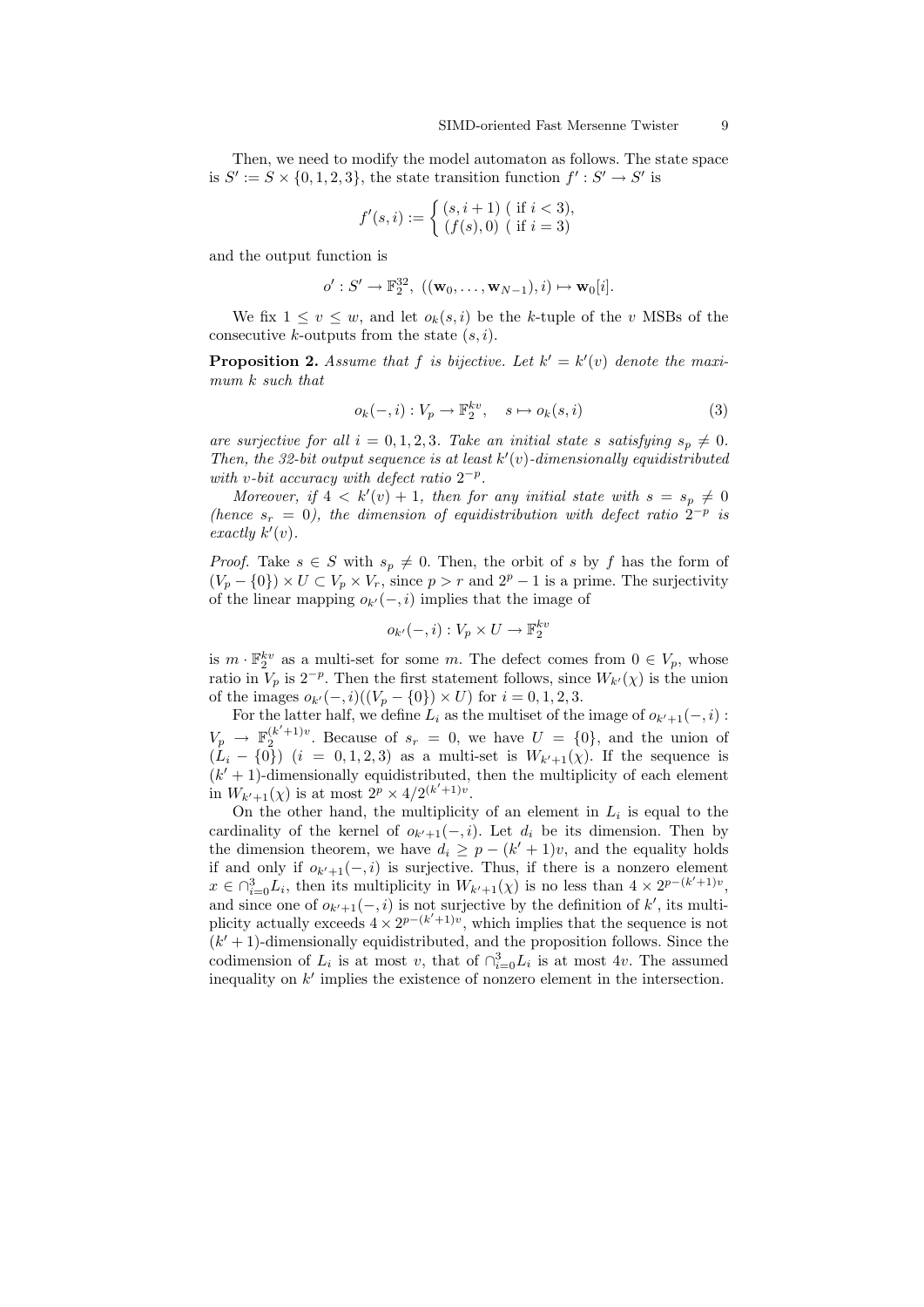The dimension of equidistribution  $k(v)$  depends on the choice of the initial state s. The above proposition implies that  $k'(v)$  coincides with  $k(v)$  for the worst choice of s under the condition  $s_n \neq 0$ . Thus, we adopt the following definition (analogously to  $t_l$  in [7]).

**Definition 3.** Let k be the maximum such that  $(3)$  is satisfied. We call this the dimension of equidistribution of v-bit accuracy, and denote it simply by  $k(v)$ . We have an upper bound  $k(v) \leq |p/v|$ .

We define the dimension defect at  $v$  by

$$
d(v) := \lfloor p/v \rfloor - k(v)
$$
 and  $\Delta := \sum_{v=1}^{w} d(v)$ .

We may compute  $k(v)$  by standard linear algebra. We used a more efficient algorithm based on a weighted norm, generalizing [3]. This will be written somewhere else, because of lack of space.

# 4 Comparison of speed

We compared two algorithms: MT19937 and SFMT19937, with implementations using and without using SIMD instructions.

We measured the speeds for four different CPUs: Pentium M 1.4GHz, Pentium IV 3GHz, AMD Athlon 64 3800+, and PowerPC G4 1.33GHz. In returning the random values, we used two different methods. One is sequential generation, where one 32-bit random integer is returned for one call. The other is block generation, where an array of random integers is generated for one call (cf. [5]). For detail, see §2.5 below.

We measured the consumed CPU time in second, for  $10^8$  generations of 32-bit integers. More precisely, in case of the block generation, we generate  $10<sup>5</sup>$  of 32-bit random integers by one call, and this is iterated for  $10<sup>3</sup>$  times. For sequential generation, the same  $10^8$  32-bit integers are generated, one per call. We used the inline declaration inline to avoid the function call, and unsigned 32-bit, 64-bit integer types uint32<sub>-t</sub>, uint64<sub>-t</sub> defined in INTERNA-TIONAL STANDARD ISO/IEC 9899 : 1999(E) Programming Language-C, Second Edition (which we shall refer to as C99 in the rest of this article). Implementations without SIMD are written in C99, whereas those with SIMD use some standard SIMD extension of C99 supported by the compilers icl (Intel C compiler) and gcc.

Table 1 summarises the speed comparisons. The first four lines list the CPU time (in seconds) needed to generate  $10^8$  32-bit integers, for a Pentium-M CPU with the Intel  $C/C++$  compiler. The first line lists the seconds for the block-generation scheme. The second line shows the ratio of CPU time to that of SFMT(SIMD). Thus, SFMT coded in SIMD is 2.10 times faster than MT coded in SIMD, and 3.77 times faster than MT without SIMD. The third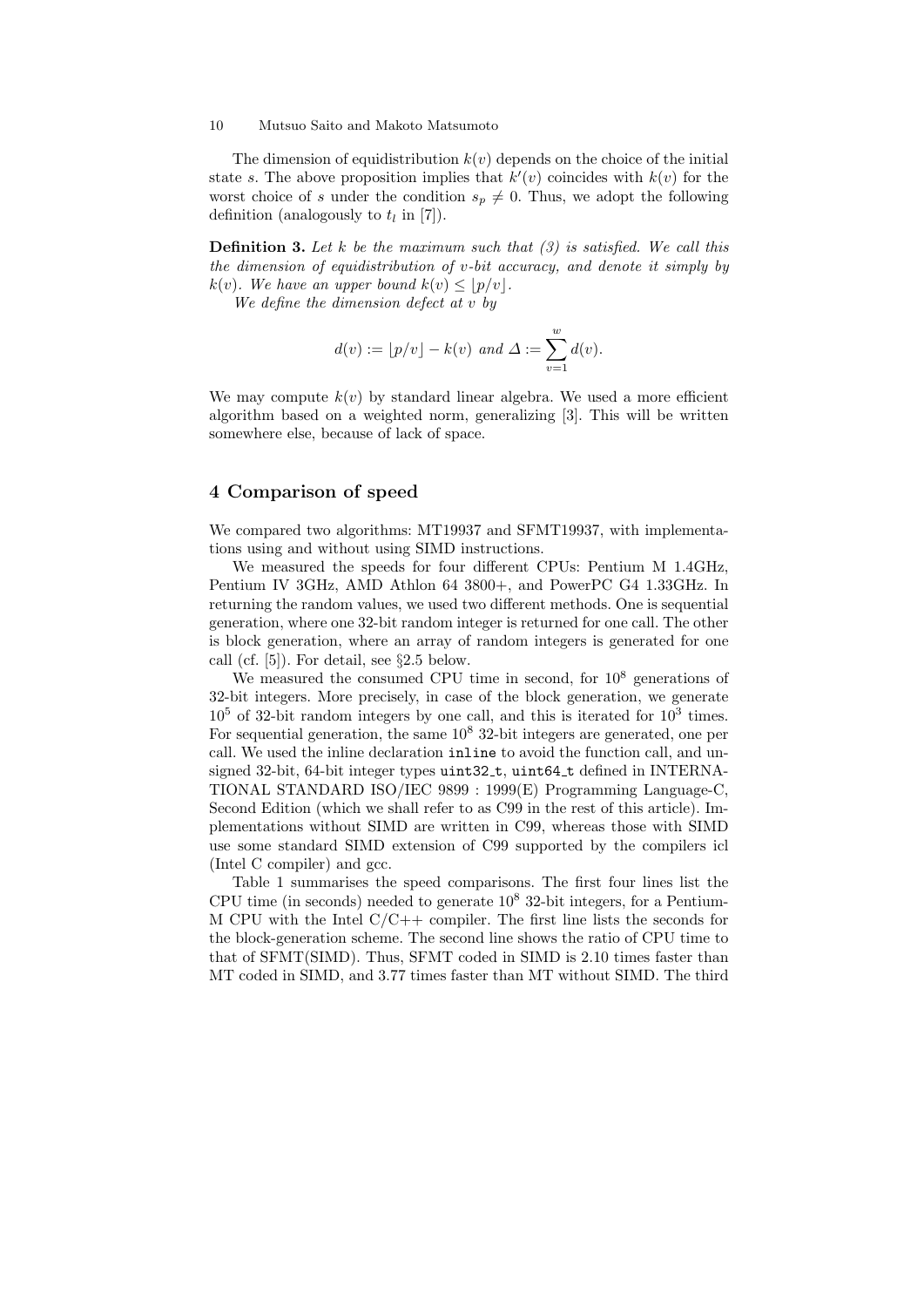line lists the seconds for the sequential generation scheme. The fourth line lists the ratio, with the basis taken at SFMT(SIMD) block-generation (not sequential). Thus, the block-generation of SFMT(SIMD) is 2.00 times faster than the sequential-generation of SFMT(SIMD).

Roughly speaking, in the block generation, SFMT(SIMD) is twice as fast as MT(SIMD), and four times faster than MT without using SIMD. Even in the sequential generation case, SFMT(SIMD) is still considerably faster than MT(SIMD).

| $CPU$ /compiler    | return  | MT    | MT(SIMD) |       | SFMT SFMT (SIMD) |
|--------------------|---------|-------|----------|-------|------------------|
| Pentium-M          | block   | 1.122 | 0.627    | 0.689 | 0.298            |
| $1.4 \text{GHz}$   | (ratio) | 3.77  | 2.10     | 2.31  | 1.00             |
| Intel $C/C++$      | seq     | 1.511 | 1.221    | 1.017 | 0.597            |
| ver. $9.0$         | (ratio) | 5.07  | 4.10     | 3.41  | 2.00             |
| Pentium IV         | block   | 0.633 | 0.391    | 0.412 | 0.217            |
| 3GHz               | (ratio) | 2.92  | 1.80     | 1.90  | 1.00             |
| Intel $C/C++$      | seq     | 1.014 | 0.757    | 0.736 | 0.412            |
| ver. 9.0           | (ratio) | 4.67  | 3.49     | 3.39  | 1.90             |
| Athlon $64\,3800+$ | block   | 0.686 | 0.376    | 0.318 | 0.156            |
| $2.4\text{GHz}$    | (ratio) | 4.40  | 2.41     | 2.04  | 1.00             |
| $_{\rm gcc}$       | seq     | 0.756 | 0.607    | 0.552 | 0.428            |
| ver. 4.0.2         | (ratio) | 4.85  | 3.89     | 3.54  | 2.74             |
| PowerPC G4         | block   | 1.089 | 0.490    | 0.914 | 0.235            |
| $1.33\text{GHz}$   | (ratio) | 4.63  | 2.09     | 3.89  | 1.00             |
| $_{\rm gcc}$       | seq     | 1.794 | 1.358    | 1.645 | 0.701            |
| ver. 4.0.0         | (ratio) | 7.63  | 5.78     | 7.00  | 2.98             |

Table 1. The CPU time (sec.) for  $10^8$  generations of 32-bit integers, for four different CPUs and two different return-value methods. The ratio to the SFMT coded in SIMD is listed, too.

| <b>CPU</b>                                   | return          |       |       |         | $\rm{mrg}$  rand48  rand  random256g2 |             | well $\vert x$ or 3             |
|----------------------------------------------|-----------------|-------|-------|---------|---------------------------------------|-------------|---------------------------------|
| Pentium M   block $\left 3.277\right $ 1.417 |                 |       |       | 0.453   | 0.230                                 |             | 1.970 0.296                     |
|                                              | seq             | 3.255 | 1.417 | 0.527   | 0.610                                 | 2.266 1.018 |                                 |
| Pentium IV                                   | block $ 2.295 $ |       | 1.285 | [0.416] | 0.121                                 | 0.919 0.328 |                                 |
|                                              | seq             | 2.395 | 1.304 | 0.413   | 0.392                                 |             | 1.033 0.702                     |
| Athlon                                       | block $ 1.781$  |       | 0.770 | 0.249   | 0.208                                 | 0.753 0.294 |                                 |
|                                              | seq             | 1.798 | 0.591 | 0.250   | 0.277                                 |             | 0.874 0.496                     |
| PowerPC                                      | block $ 2.558 $ |       | 1.141 | 0.411   | 0.653                                 | 1.792 0.618 |                                 |
|                                              | seq             | 2.508 | 1.132 | 0.378   | 1.072                                 |             | $\vert 1.762 \vert 1.153 \vert$ |

**Table 2.** The CPU time (sec.) for  $10^8$  generations of 32-bit integers, by six other PRNGs.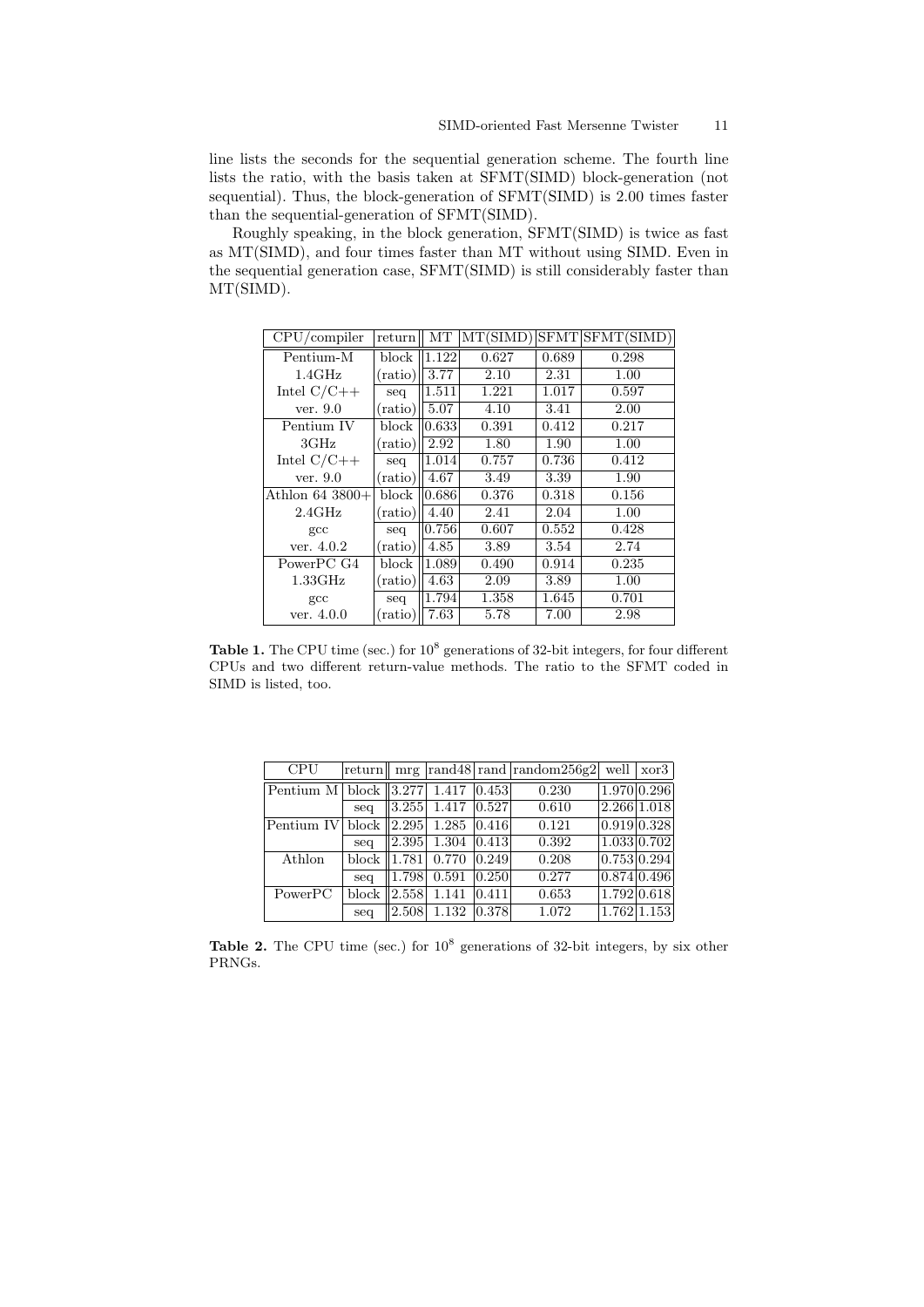Table 2 lists the CPU time for generating  $10^8$  32-bit integers, for four PRNGs from the GNU Scientific Library and two recent generators. They are re-coded with inline specification. Generators examined were: a multiple recursive generator mrg [6], linear congruential generators rand48 and rand, a lagged fibonacci generator random256g2, a WELL generator well (WELL19937c in [15]), and a XORSHIFT generator xor3 [14] [10]. The table shows that SFMT(SIMD) is faster than these PRNGs, except for the outdated linear congruential generator rand, the lagged-fibonacci generator random256g2 (which is known to have poor randomness, cf. [13]), and xor3 with a Pentium-M.

# 5 Dimension of equidistribution

Table 3 lists the dimension defects  $d(v)$  of SFMT19937 (as a 32-bit integer generator) and of MT19937, for  $v = 1, 2, ..., 32$ . SFMT has smaller values of the defect  $d(v)$  at 26 values of v. The converse holds for 6 values of v, but the difference is small. The total dimension defect  $\Delta$  of SFMT19937 as a 32-bit integer generator is 4188, which is smaller than the total dimension defect 6750 of MT19937.

| $\boldsymbol{v}$ |                | MT SFMT | $\boldsymbol{v}$  |                | MT SFMT |                               | $v$  MT SFMT | $\boldsymbol{v}$ |                | MT SFMT |
|------------------|----------------|---------|-------------------|----------------|---------|-------------------------------|--------------|------------------|----------------|---------|
| d(1)             | $\overline{0}$ | OΙΙ     | d(9)              | 346            |         | 1  d(17) 549                  |              | 543  d(25) 174   |                | 173     |
| d(2)             | $\theta$       |         | d(10)  124        |                |         | 0  d(18) 484                  |              | 478  d(26) 143   |                | 142     |
| d(3)             | 405            |         | 1  d(11) 564      |                |         | 0  d(19) 426                  |              | 425  d(27) 115   |                | 114     |
| d(4)             | $\theta$       |         | $\ 2\ d(12)\ 415$ |                |         | 117  d(20) 373                |              | 372 d(28)        | -89            | -88     |
| $ d(5) $ 249     |                |         | 2  d(13) 287      |                |         | 285  d(21) 326                |              | 325  d(29)       | 64             | 63      |
| $ d(6) $ 207     |                |         | 0  d(14) 178      |                |         | 176  d(22) 283                |              | 282 d(30)        | 41             | 40      |
| d(7) 355         |                |         | $1  d(15) $ 83    |                |         | $*85  d(23) 243$              |              | 242 d(31)        | 20             | 19      |
| d(8)             | $\overline{0}$ |         | $*1 d(16) $       | $\overline{0}$ |         | $\frac{1}{2}$   $d(24)$   207 |              | 206  d(32)       | $\overline{0}$ | $*1$    |

Table 3. Dimension defects  $d(v)$  of MT19937 and SFMT19937 as a 32-bit integer generator. The mark \* means that MT has a smaller defect than SFMT at that accuracy.

We also computed the dimension defects of SFMT19937 as a 64-bit (128 bit) integer generator, and the total dimension defect  $\Delta$  is 14089 (28676, respectively). In some applications, the distribution of LSBs is important. To check them, we inverted the order of the bits (i.e. the i-th bit is exchanged with the  $(w - i)$ -th bit) in each integer, and computed the total dimension defect. It is 10328 (21337, 34577, respectively) as a 32-bit (64-bit, 128-bit, respectively) integer generator. Throughout the experiments,  $d'(v)$  is very small for  $v \leq 10$ . We consider that these values are satisfactorily small, since they are comparable with MT for which no statistical deviation related to the dimension defect has been reported, as far as we know.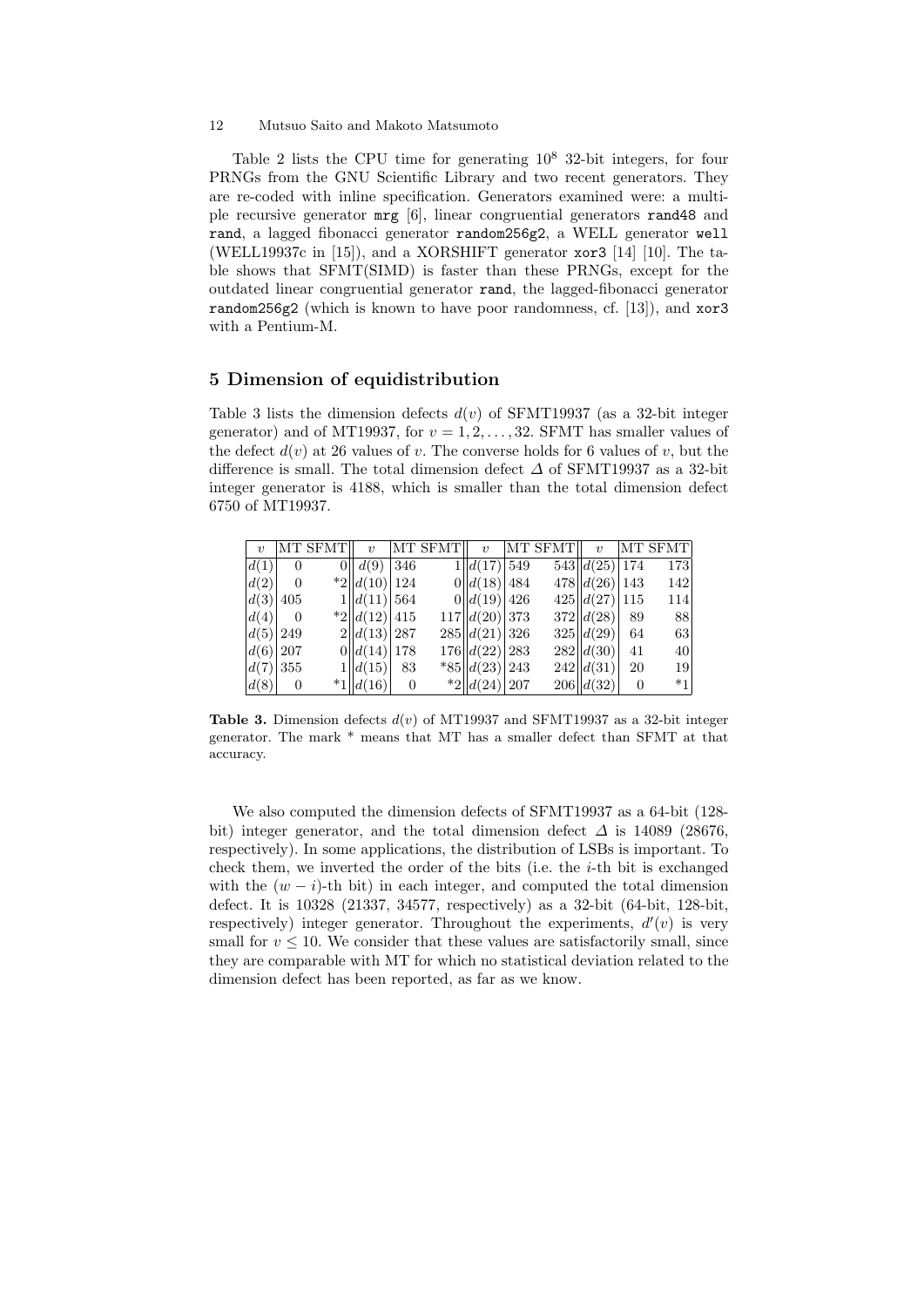# 6 Recovery from 0-excess states

For an LFSR with a sparse feedback function  $g$ , we observe the following phenomenon: if the bits in the state space contain too many 0's and few 1's (called a 0-excess state), then this tendency continues for many steps, since only a small part is changed in the state array at one step, and the change is not well-reflected to the next setp because of the sparseness.

We measure the recovery time from 0-excess states, by the method introduced in [15], as follows.

- 1. Choose an initial state with only one bit being 1.
- 2. Generate k pseudorandom numbers, and discard them.
- 3. Compute the ratio of 1's among the next 32000 bits of outputs (i.e., in the next 1000 pseudorandom 32-bit integers).
- 4. Let  $\gamma_k$  be the average of the ratio over all such initial states.

We draw graphs of these ratio  $\gamma_k$  ( $1 \leq k \leq 20000$ ) in Figure 3 for the following generators: (1) WELL19937c, (2) PMT19937 [16], (3) SFMT19937, and (4) MT19937. Because of its dense feedback, WELL19937c shows the fastest



Fig. 3.  $\gamma_k$  ( $k = 0, \ldots, 20000$ ): Starting from extreme 0-excess states, discard the first k outputs and then measure the ratio  $\gamma_k$  of 1's in the next 1000 outputs. In the order of the recovery speed: (1) WELL19937c, (2) PMT19937, (3) SFMT19937, and (3) MT19937.

recovery among the compared generators. SFMT is better than MT, since its recursion refers to two most recently computed words  $(W[N-1]$  and  $W[N-2]$ that acquire new 1s, while MT refers only to the words generated long before (W[M] and W[0]). PMT19937 shows faster recovery than SFMT19937, since PMT19937 has two feedback loops. The speed of recovery from 0-excess states is a trade-off with the speed of generation. Such 0-excess states will not happen practically, since the probability that 19937 random bits have less than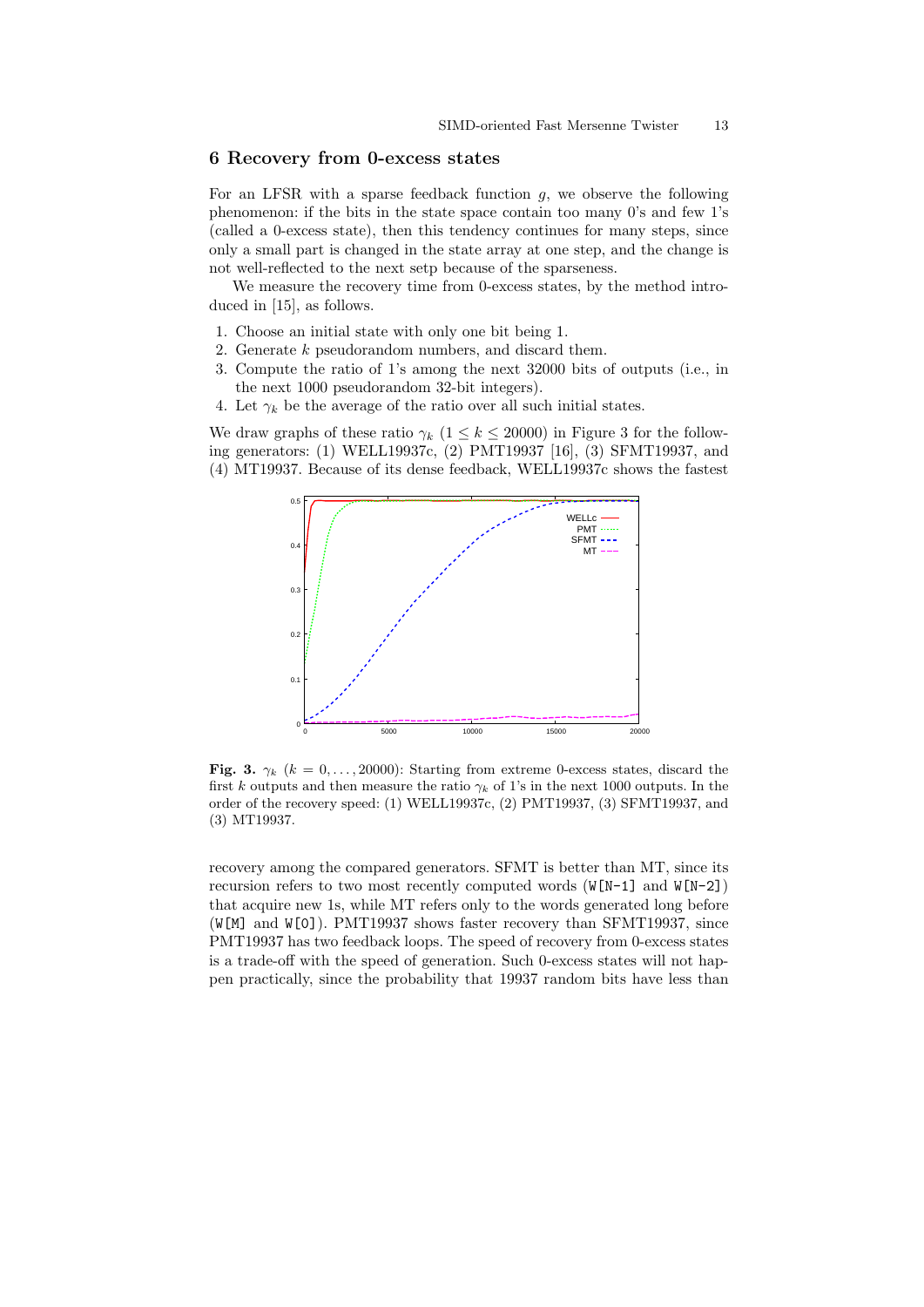$19937 \times 0.4$  of 1's is about  $5.7 \times 10^{-177}$ . The only plausible case would be that a poor initialization scheme gives a 0-excess initial state (or gives two initial states whose Hamming distance is too small). In a typical simulation, the number of initializations is far smaller than the number of generations, therefore we may spend more CPU time in the initialization than the generation. Under the assumption that a good initialization scheme is provided, the slower recovery of SFMT compared to WELL would perhaps not be a great issue.

# 7 Concluding remarks

We proposed the SFMT pseudorandom number generator, which is a very fast generator with satisfactorily high-dimensional equidistribution property.

It is difficult to measure the generation speed of a PRNG in a fair way, since it depends heavily on the circumstances. The WELL [15] generators have the best possible dimensions of equidistribution (i.e.  $\Delta = 0$ ) for various periods  $(2^{1024} - 1)$  to  $2^{19937} - 1$ ). If we use the function call to the PRNG for each generation, then a large part of the CPU time is consumed for handling the function call, and in the experiments in [15] or [14], WELL is not much slower than MT. On the other hand, if we avoid the function call, WELL is slower than MT for some CPUs, as seen in Table 1.

Since  $\Delta = 0$ , WELL has a better quality than MT or SFMT in a theoretical sense. However, one may argue whether this difference is observable or not. In the case of an  $\mathbb{F}_2$ -linear generator, the dimension of equidistribution  $k(v)$  of  $v$ -bit accuracy means that there is no constant linear relation among the  $kv$ bits, but there exists a linear relation among the  $(k+1)v$  bits, where kv bits  $((k+1)v)$  bits) are taken from all the consecutive k integers  $(k+1)$  integers, respectively) by extracting the  $v$  MSBs from each. However, the existence of a linear relation does not necessarily mean the existence of some observable bias. According to [12], it requires  $10^{28}$  samples to detect an  $\mathbb{F}_2$ -linear relation with 15 (or more) terms among 521 bits, by weight distribution test. If the number of bits is increased, the necessary sample size is increased rapidly. Thus, it seems that  $k(v)$  of SFMT19937 is sufficiently large, far beyond the level of the observable bias. On the other hand, the speed of the generator is observable. Thus, SFMT focuses more on the speed, for applications that require fast generations. (Note: the referee pointed out that statistical tests based on the rank of  $\mathbb{F}_2$ -matrix is sensitive to the linear relations [9], so the above observation is not necessarily true.)

There is a trade-off between the speed and portability. We prepared (1) a standard C code of SFMT, which uses functions specified in C99 only, (2) an optimized C code for Intel Pentium SSE2, and (3) an optimized C code for PowerPC AltiVec. The optimized codes require the icl (Intel C Compiler) or gcc compiler with suitable options. We had put and will keep the newest version of the codes in the homepage [17].